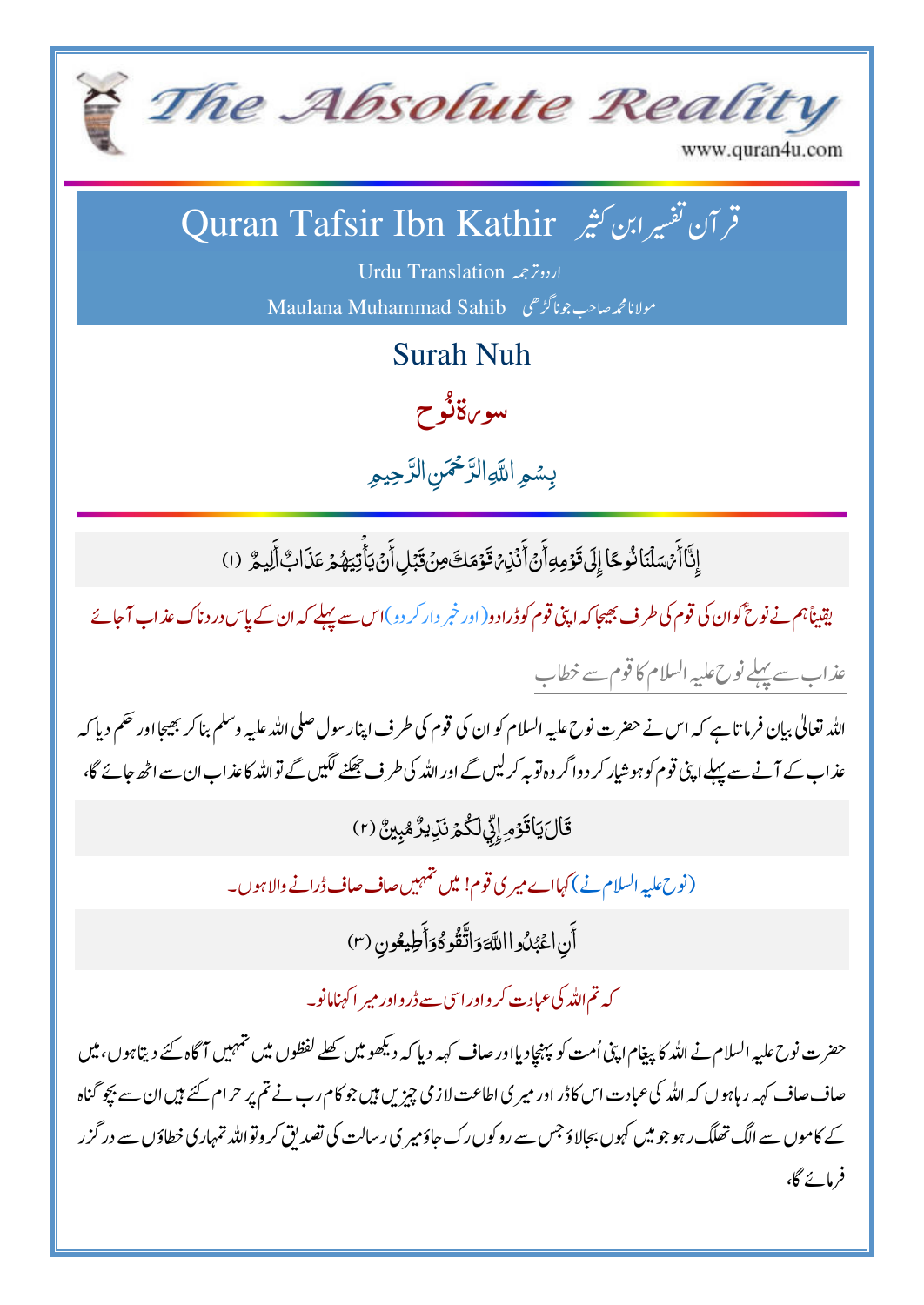<u>يَغُفِرُ لِكُمُ</u> مِنْ ُنُوبِكُمُ

## تووہ خو د تمہارے گناہ بخش دے گا

مِنْ یہاں زائد ہے،اثبات کے موقعہ پر بھی مجھی افظ ہینؑ زائد آ جا تاہے جیسے عرب کے مقولےقد<sub>ا ک</sub>ان میں مطیر میں اور یہ بھی ہو سکتاہے کہ یہ معنی میں عن کے ہو بلکہ ابن جریر تواسی کو پسند فرماتے ہیں اور بہ قول بھی ہے کہ ہِنْ تبعیض کے لئے ہے لیجنی تمہارے کچھ گناہ معاف فرمادے گا ۏ*ێ۠ۏۧڿۨۯٙ*ػ۠ؽٙٳ۪ڶٙٲۜڿڸۿۺڡٞؖٞ

اور تہہیں ایک وقت مقرہ تک حجیوڑ دے گا

یعنی وہ گناہ جن پر سز اکاوعدہ ہے اور وہ بڑے بڑے گناہ ہیں،اگر تم نے پیہ تنیوں کام کئے تووہ معاف ہو جائیں گے اور جس عذاب کے ذریعے وہ تہہیں اب تمہاری ان خطاؤں اور غلط کاریوں کی وجہ سے بر باد کرنے والا ہے اس عذ اب کو ہٹادے گااور تمہاری عمر بں بڑھادے گا، اس آیت سے پہ استدلال بھی کیا گیاہے کہ اطاعت اللہ اور نیک سلوک اور صلہ رحمی سے حقیقتاًعمر بڑھ جاتی ہے، حديث ميں بہ بھي ہے:

صلہ رحمی عمر بڑھاتی ہے۔

نوسوسال صدابصحراکے بعد بھی ایک پیغیمرانہ کو شش

بیان ہو رہاہے کہ ساڑھے نوسوسال تک کی کمبی مدت میں کس طرح حضرت نوح نبی نے اپنی قوم کورشد و ہدایت کی طرف بلایا قوم نے کس کس طرح اعراض کیا کیسی کیسی تکلیفیں اللہ کے پیارے پیغیبر کو پہنچائیں اور کس طرح اپنی ضدیر اڑ گئے، إِنَّ أَجَلَ اللَّهِ إِذَاجَاءَلَا يُؤَخَّرُ لَوَ كُنُتُمَ تَعَلَّمُونَ (٣)

یقیناًاللہ کاوعدہ جب آ جاتاہے تومؤخر نہیں ہو تا کاش تہمیں سمجھ ہوتی۔

پھر ارشاد ہو تاہے کہ نیک اعمال اس سے پہلے کرلو کہ اللہ کاعذاب آ جائے اس لئے جب وہ آ جاتاہے پھر نہ اسے کوئی ہٹاسکتاہے نہ روک سکتاہے، اس بڑے کی بڑائی نے ہر چیز کو پست کر رکھاہےاس کی عزت وعظمت کے سامنے تمام مخلوق پست ہے۔

قَالَ مَبِّ إِلَى دَعَوْتُ قَوْمِي لَيْلًا وَثَمَا بَمَا (٥)

(نوح عليہ السلام نے) کہااے میرے پرورد گار! میں نے اپنی قوم کورات دن تیری طرف بلایاہے۔

فَلَمَ يَزِدُهُمْ دُعَائِي إِلَّا فِرَاءًا (٢)

گر میر ے ہلانے سے پہ لوگ اور زیادہ بھاگنے لگے۔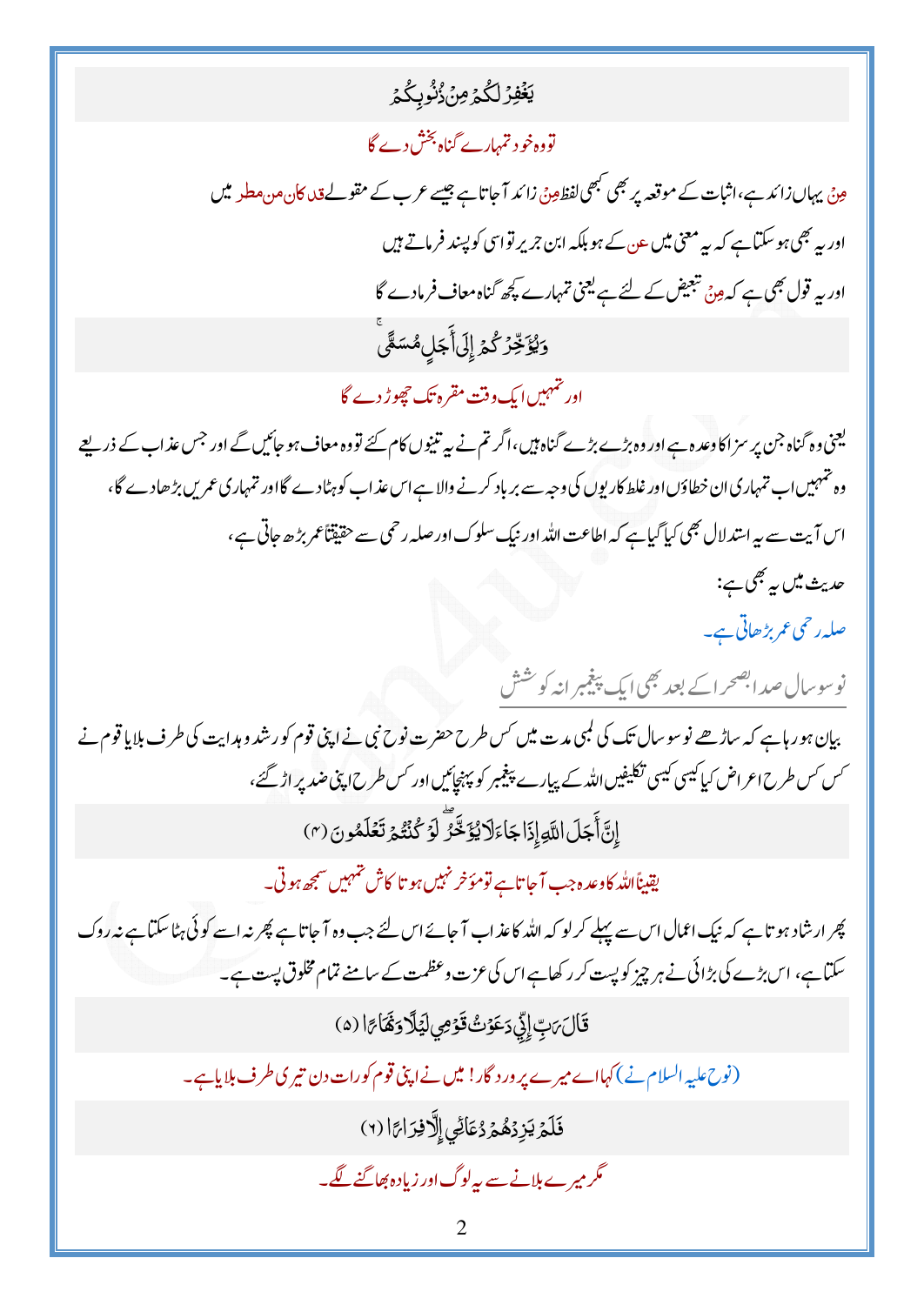حضرت نوح علیہ السلام بطور شکایت کے جناب باری میں عرض کرتے ہیں کہ الٰہی میں نے تیرے حکم کی یوری طرح سر گر می سے تغمیل کی، تیرے فرمان عالیشان کے مطابق نہ دن کو دن سمجھا،نہ رات کورات، ہلکہ مسلسل ہر وقت انہیں راہ راست کی دعوت دیتار ہالیکن کیاکروں کہ جس دل سوزی سے میں انہیں نیکی کی طرف بلا تار ہاوہ اس شخی سے مجھ سے بھاگتے رہے حق سے روگر دانی کرتے رہے،

<u>وَإِنِّي كُلَّمَا دَعَوَّقُكُمْ لِتَغْفِرَ لَهُمْ</u> جَعَلُواأَصَابِعَهُمْ فِي آذَاهِمْ

میں نے جب کبھی انہیں تیری بخشش کے لئے بلایاانہوں نے اپنی انگلیاں اپنے کانوں میں ڈال لیں

یہاں تک ہوا کہ میں نے ان سے کہا آؤرے کی سنو تا کہ رے تہہیں بخشے لیکن انہوں نے میر ے ان الفاظ کاسننا بھی گوارانہ کیا،کان بند کر

یہی جال کفار قریش کا تھا کہ کلام اللہ کو سننا بھی پسند نہیں کرتے تھے جیسے ارشاد ہے:

وَقَالَ الَّذِينَ كَفَرُوالِاتَسْمَعُوالِحِذَا الْقُرْآنِ وَالْغَوَافِيهِ لِعَلَّكُمْ تَغْلِبُونَ (٣١:٢٦)

كافروں نے كہااس قر آن كونہ سنواور جب سے پڑھاجا تاہو توشور غل كرو تاكہ تم غالب رہو،

وَاسْتَغْشَوْاثِيَابَهُمْ وَأَصَرُّوا وَاسْتَكْبَرُوا اسْتِكْبَاءًا (2)

اور اپنے کپڑ وں کواوڑھ لیااور اڑ گئے اور پھر بڑا تکبر کیا،

قوم نوح نے جہاں اپنے کانوں میں انگلیاں ڈالیں وہاں اپنے منہ میں کپڑ وں سے چھپالئے تا کہ وہ پہچانے بھی نہ جائیں اور نہ کچھ سنیں اپنے شرک وکفر پر ضد کے ساتھ اڑ گئے اور اتباع حق سے نہ صرف انکار کر دیابلکہ اس سے بے پر واہی کی اور اسے حقیر حان کر تکبر سے پیٹھ پھیر لی،

## ثُمَّ إِنِّي دَعَوْهُمْ جِهَاجًا (٨)

پھر میں نے انہیں با آواز بلند بلایا۔

ثُمَّ إِنِّي أَعْلَنُتُ لَهُمْ وَأَسْرَبْتُ لَهُمْ إِسْرَاءًا (٩)

بیشک میں نے ان سے اعلانیہ بھی کہااور چیکے چیکے بھی۔

حضرت نوحؓ فرماتے ہیں عام لو گوں کے مجمع میں بھی میں نے انہیں کہاسنایا آواز بلند ان کے کان کھول دیئے اور بسااو قات ایک ایک کو حیکے چیکے بھی سمجھایاغرض تمام حبتن کر لئے کہ یوں نہیں یوں سمجھ حائیں اور راہ راست پر آ جائیں،

فَقُلْتُ اسْتَغْفِرُوا يَتِّكُمْ إِنَّهُ كَانَ غَفَّاجَ ا (١٠)

اور میں نے کہا کہ اپنے رب سے اپنے گناہ بخشواؤ(اور معافی،انگو) وہ یقیناً بڑا بخشنے والا ہے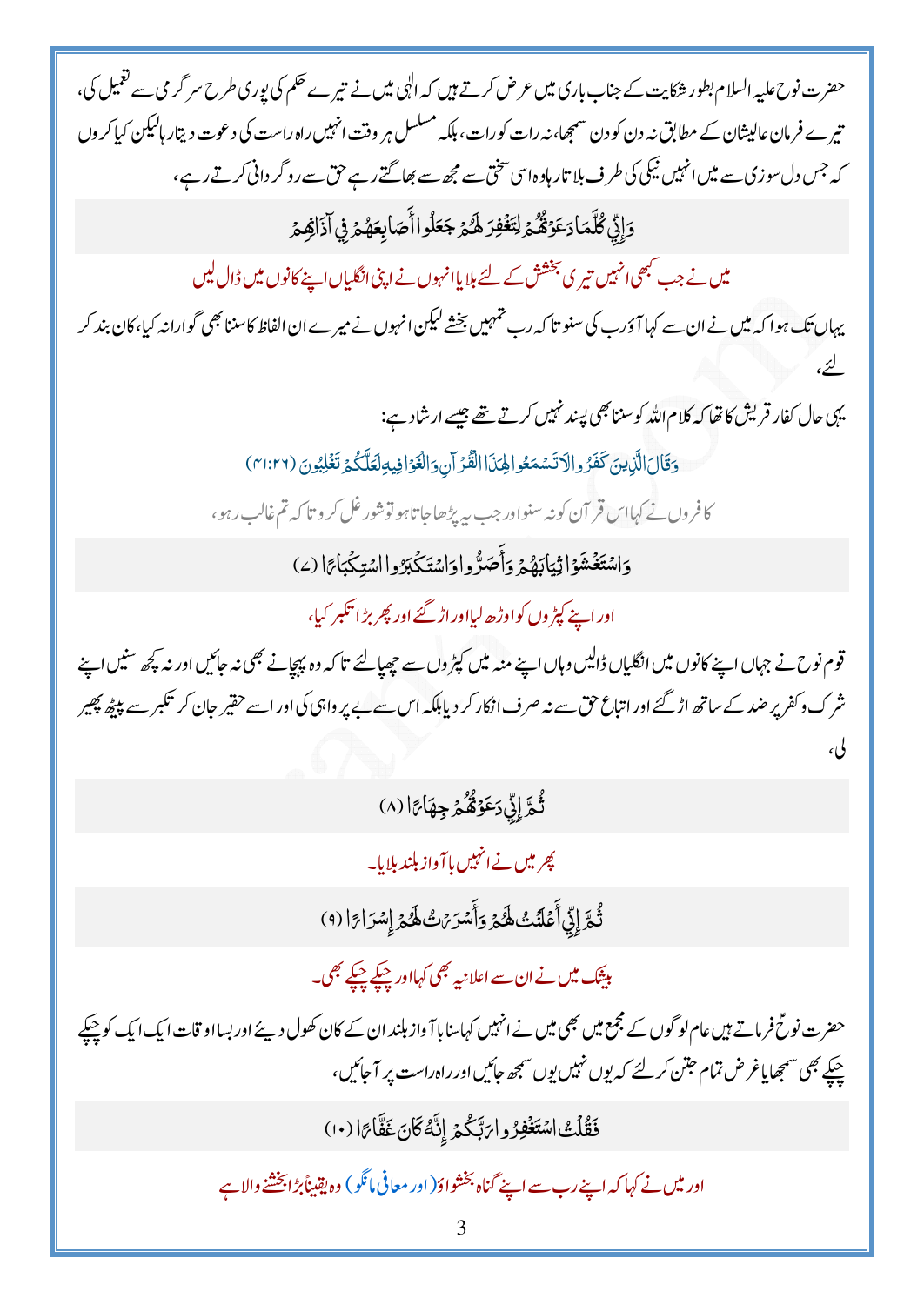میں نے ان سے کہا کہ کم از کم تم اپنی بد کار یوں سے توبہ ہی کرلو وہ اللہ غفار ہے ہر جھکنے والے کی طرف توجہ فرما تا ہے اور خواہ اس سے کہیے ہی بد سے بدتر اعمال سر زد ہوئے ہوں ایک آن میں معاف فرمادیتا ہے، یہی نہیں بلکہ دنیامیں بھی وہ تہہیں تمہارے استغفار کی وجہ سے طرح طرح کی نعمتیں عطافر مائے گااور درد و د کھ سے بحالے گا

يُّرِّسِلِ السَّمَاءَ عَلَيْكُمْ مِنْ مَامًا (١١)

وہ تم پر آسان کوخوب بر ساہوا حچوڑ دے گا

وہ تم پرخوب موسلا دھار بارش بر سانے گا۔

یہ ماد رہے کہ قحط سالی کے موقعہ پر جب نماز استیقاء کے لئے مسلمان نکلیں تومشحب ہے کہ اس نماز میں اس سورت کو پڑھیں،اس کی ا یک دلیل تویہی آیت ہے دوسرے خلیفتہ المسلمین حضرت عمر فاروق رضی اللہ تعالیٰ عنہ کا فعل بھی یہی ہے۔

آپ سے مروی ہے:

بارش مانگنے کے لئے جب آپ <u>نکل</u>ے تو منبر پر چڑھ کر آپ نے خوب استغفار کیااور استغفار والی آیتوں کی تلاوت کی، جن میں ایک آیت بہ بھی تھی۔ پھر فرمانے لگے کہ بارش کو میں نے بارش کی تمام راہوں سے جو آ سان میں ہیں طلب کر لیاہے یعنی وہ احکام ادا کئے ہیں، جن سے الله بارش نازل فرما پاکر تاہے۔

وَيُّهُلِدُكُمُ بِأَمُوَالِ وَبَنِينَ وَيَجْعَلُ لَكُمْ جَنَّاتٍ وَيَجْعَلُ لَكُمْ أَقَّمَاءًا (١٢)

اور تہہیںخوب بے در بے مال اور اولا دیں تر قی دے گااور تہہیں باغات دے گااور تمہارے لئے نہریں نکال دے گا۔ حضرت نوحؓ فرماتے ہیں اے میر ی قوم کے لوگو تم اگر استغفار کر وگے تو بارش کے ساتھ بی ساتھ رزق کی بر کت بھی تہہیں ملے گی زمین و آسان کی بر کتوں سے تم مالا مال ہو جاؤ گے کھیتیاں خوب ہوں گی جانوروں کے تھن دو دھ سے پر رہیں گے مال واولا د میں تر قی ہو گی قشم قشم کے پھلوں سے لدے پھندے باغات تہہیں نصیب ہوں گے جن کے در میان جاروں طرف اور بابر کت پانی کی ریل پیل ہو گی، ہر طرف نہریںاور دریاجاری ہو جائیں گے۔

اس طرح رغبت دلاکر پھر ذراخوف زدہ بھی کرتے ہیں اور فرماتے ہیں

مَالِكُمُ لَاتَّرْجُونَ لِلَّهِ دَقَاعَ! (١٣)

تتہہیں کیاہو گیاہے کہ تم اللہ کی برتر کی کاعقیبہ ہ نہیں رکھتے۔

وَقَلْ خَلَقَكُمْ أَطْوَارًا (١٣)

حالانکہ اس نے تہہیں طرح طرح سے پیدا کیاہے۔

تم اللہ کی عظمت کے قائل کیوں نہیں ہوتے؟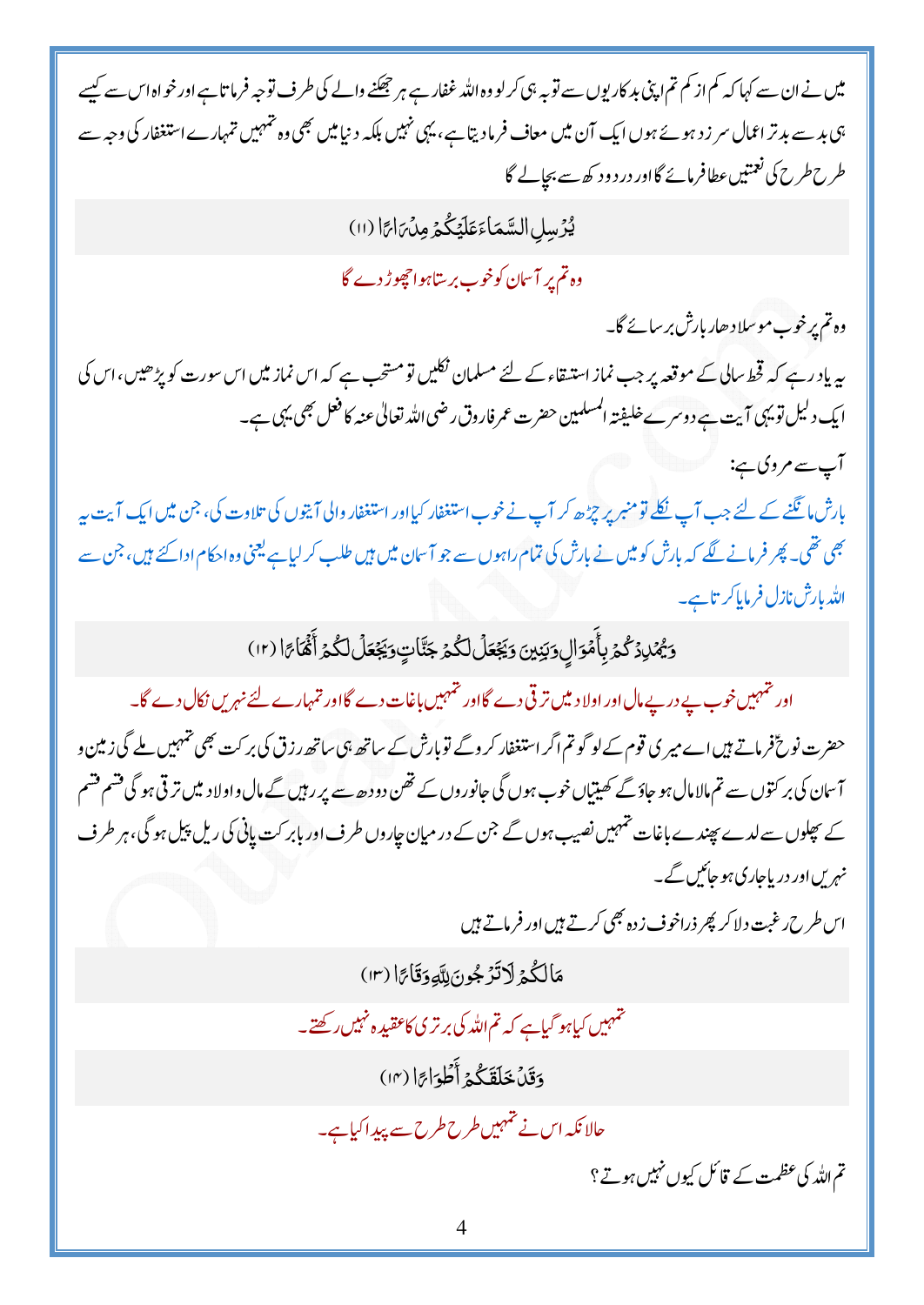اس کے عذاب سے بے پاک کیوں ہو گئے ہو؟ دیکھتے نہیں کہ اللہ نے تمہیں کن کن حالات میں کس کس طرح حالت بدل بدل کر ساتھ پید اکیاہے؟ پہلے پانی کی بو ند پھر جامد خون پھر گوشت کالو تھڑ اپھر اور صورت پھر اور حالت وغیر ہ،

أَلَمَ تَرَوُا كَيْفَ خَلَقَ اللَّهُ سَبْعَ سَمَاوَاتٍ طِبَاقًا (١٥)

کیاتم نہیں دیکھتے کہ اللہ تعالٰی نے اوپر تلے کس طرح سات آسان پید اکر دیئے ہیں۔

وَجَعَلَ الْقَمَرَ فِيهِنَّ نُوعًا وَجَعَلَ الشَّمْسَ سِرَاجًا (١٢)

اور ان میں جاند کوخوب حِمگا تا بنایااور سورج کوروش چراغ بنایاہے۔

اسی طرح دیکھوتوشہی کہ اس نے ایک پر ایک اس طرح آسان پیدا کئے خواہ وہ صرف سننے سے ہی معلوم ہوئے ہوں پاان وجوہ سے معلوم ہوئے ہوں جو محسوس ہیں جو ساروں کی جال اور ان کے کسوف ( گہن ) سے منتجھی جاسکتی ہیں جیسے کہ اس علم والوں کا بیان ہے گواس میں بھی ان کاسخت تر اختلاف ہے کہ کواکب چلنے پھرنے والے بڑے بڑے سات ہیں۔ایک ایک کوپے نور کر دیتاہے،سب سے قریب آسان د نیامیں جاند ہے جو دوسر وں کوماند کئے ہوئے ہے اور دوسرے آسان پر عطار دہے، تیسرے میں زہر ہ ہے، چو تھے میں سورج ہے، پانچویں میں مریخ ہے، چھٹے میں مشتری، ساتویں میں زحل اور باقی کواکب جو ثوابت ہیں وہ آٹھویں میں ہیں جس کا نام بیرلوگ فلک ثوابت رکھتے ہیں اور ان میں سے جو شر وع والے ہیں وہ اسے کر سی کہتے ہیں

اور نواں فلک ان کے نزد یک اطلس اور اثیر ہے جس کی حرکت ان کے خیال میں افلاک کی حرکت کے خلاف ہے اس لئے کہ دراصل اس کی حرکت اور حرکتوں کو مبد اءہے وہ مغرب سے مشرق کی طرف حرکت کر تاہے اور باقی سب آسان مشرق سے مغرب کی طرف اور انہی کے ساتھ کواک بھی گھومتے پھر تے رہتے ہیں،

لیکن ساروں کی حرکت افلاک کی حرکت کے بالکل بر عکس ہے وہ سب مغرب سے مشرق کی طرف حرکت کرتے ہیں اور ان میں کاہر ایک اپنے آسمان کا پھیر اپنے مقد ور کے مطابق کرتاہے،جاند تو ہر ماہ میں ایک بار سورج ہر سال میں ایک بار زحل ہر تیس سال میں ایک مرتبہ۔ مدت کی ہے کی بیشی بااعتبار آسان کی لمبائی چوڑائی کے ہے ورنہ سب کی حر کت سرعت میں بالکل مناسبت رکھتی ہے، پہ خلاصہ ہے ان کی تمام تر باتوں کا جس میں ان میں آپس میں بھی بہت کچھ اختلاف ہے نہ ہم اسے یہاں دار د کر ناچاہتے ہیں نہ اس کی تحقیق وتفتیش سے اس وقت کوئی غرض ہے مقصود صرف اس قدر ہے کہ اللہ سبحانہ وتعالیٰ نے سات آسان بنائے ہیں اور وہ اوپر تلے ہیں،

پھر ان میں سورج جاند پید اکیاہے، دونوں کی چیک دیک اور روشنی اور احالا الگ الگ ہے جس سے دن رات کی تمیز ہو حاتی ہے ، پھر جاند کی مقررہ منزلیں اور بر وج ہیں پھر اس کی روشنی تھٹتی بڑ ھتی رہتی ہے اور ایساوقت بھی آ تا ہے کہ وہ بالکل حچیپ حاتا ہے اور ایساوقت بھی آتا ہے کہ وہ اپنی یوری روشنی کے ساتھ نمو دار ہو تاہے جس سے مہینے اور سال معلوم ہوتے ہیں،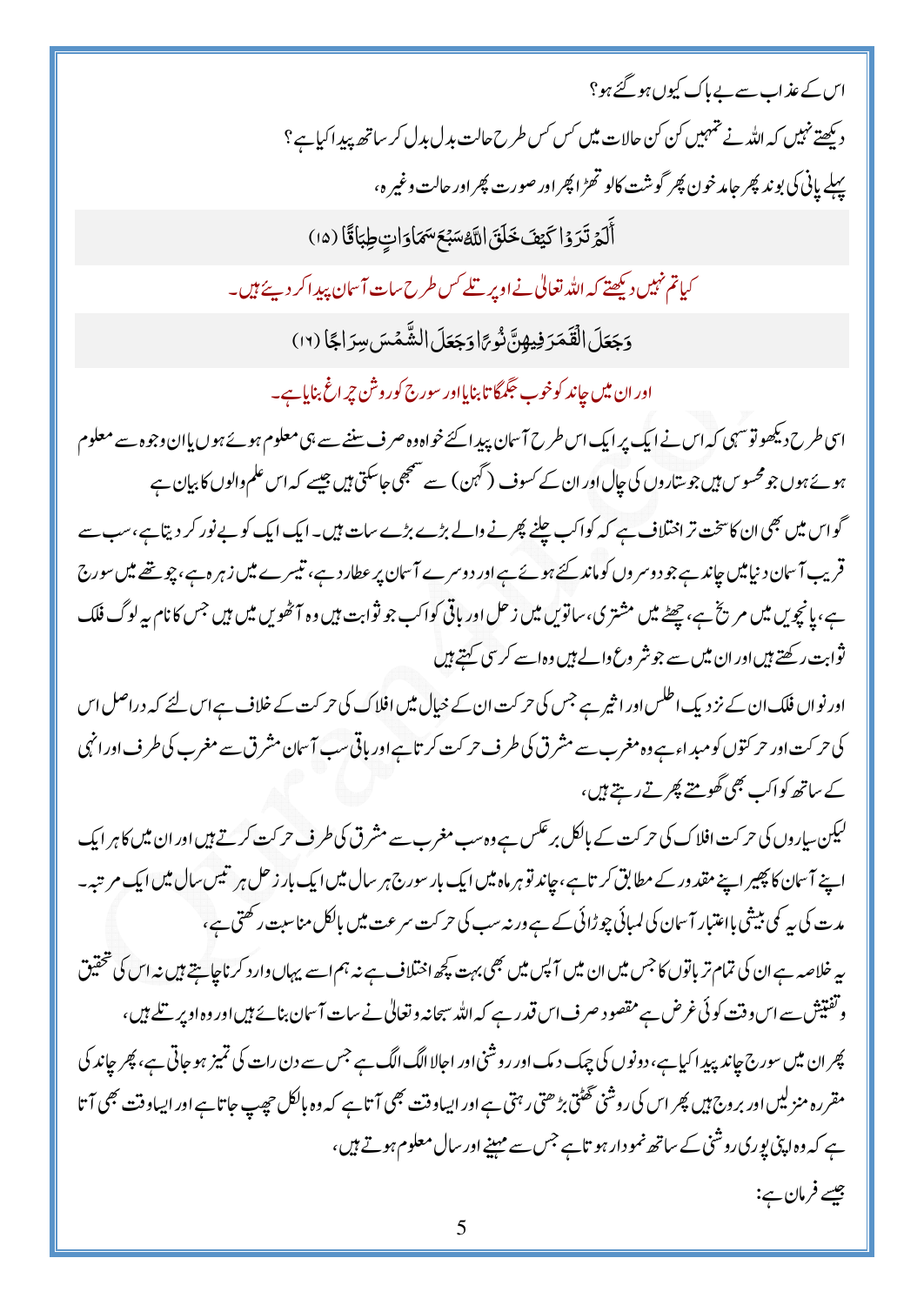ۿؙۅؘالَّذِى جَعَلَ الشَّمْسَ ضِيَاءًوَالْقَمَرَ نُوعًا وَقَلَّ هُمَنَازِلَ لِتَعْلَمُوا عَدَدَالسِّنِينَ وَالْحِسَابَ مَاخَلَقَ اللَّهُ زَلِكَ إِلَّا بِالْحُقِّ يُفَصِّلُ الْآيَاتِ لِقَوۡمِ يَعۡلَمُونَ (١٠:٥) اللہ وہ ہے جس نے سورج،حاند خوب روش چمکد اربنائے اور جاند کی منز لیں مقرر کر دیں تا کہ تہہیں سال اور حساب معلوم ہو جائیں ان کی پیدائش حق کے ساتھ ہے۔عالموں کے سامنے اللہ کی قدرت کے بہ نمونے الگ الگ موجود ہیں، وَاللَّهُ أَنۡبُتَكُمۡ مِنَ الۡأَرۡضِ نَبَاتًا (١٤) اور تم کو زمین سے ایک خاص اہتمام سے اُگاپاہے پھر فرمایااللہ نے تہہیں زمین سے اُگا پاس مصدر نے مضمون کو بیچدلطیف کر دیا ثُمَّ يُعِينُ كُمَرْ فِيهَا دَيُّخْرِ جُكُمَّ إِخْرَاجًا (١٨) پھر تہہیں اسی میں لوٹالے جائے گااور ایک خاص طریقہ سے پھر نکالے گا پھر تہہیںمار ڈالنے کے بعد اسی میں لوٹائے گا، پھر قیامت کے دن اسی سے تہہیں نکالے گا، جیسے اول د فعہ پیدا کیاتھا وَاللَّهُجَعَلَ لَكُمُ الْأَيْهَنَ بِسَاطًا (١٩) اور تمہارے لئے زمین کواللہ تعالیٰ نے فرش بناد پاہے۔ اور اللہ تعالیٰ نے زمین کو تمہارافرش بنادیااور وہ بلے جلے نہیں اس لئے اس پر مضبوط پہاڑ گاڑ دیئے، لِتَسْلُكُوامِنْهَاسُلَافِجَاجًا (٢٠) تا که تم اس کی کشاده راہوں میں چلو پھر و۔ اسی زمین کے کشادہ راستوں پر تم چلتے پھرتے ہواسی پر رہتے سہتے ہواد حر سے اد حر جاتے آتے ہو، غرض حضرت نوح علیہ السلام کی ہر ممکن کوشش ہے ہے کہ عظمت رب اور قدرت اللہ کے نمونے اپنی قوم کے سامنے رکھ کر انہیں سمجھا رہے ہیں کہ زمین و آسان کی بر کتوں کے دینے والے ہر چیز کے پیدا کرنے والے عالی شان قدرت کے رکھنے والے رازق خالق الله كا كياتم یر اتنائجی حق نہیں کہ تم اسے یوجواس کالحاظ رکھواور اس کے کہنے سے اس کے سیچ نبی کی راہ اختیار کر و، تہہیں ضر ور جاپئے کہ صرف اسی کی عبادت کر دکسی اور کو نہ یوجو،اس حبیبااس کاشر یک ،اس کاسا جھی،اس کامنٹیل کسی کونہ جانو،اسے بیوی اورماں سے ، بیٹوں یو توں،وزیر و مشیر سے ،عدیل و نظیر سے پاک مانو اسی کو بلند و بالا اسی کو عظیم واعلیٰ جانو۔ قَالَ نُوحٌ مَبِّ إِنَّهُمْ عَصَوۡ نِ وَاتَّبَعُو امَنۡ لَمۡ يَزِدۡهُمَالُهُوَوَلَدُهُۚ إِلَّا حَسَاءًا (٢١) نوٹ نے کہااے میرے پر درد گار! ان لو گوں نے میر ی تونافر مانی کی اور ایسوں کی فرمانبر داری کی جن کے مال واولا دنے (پقیناً) نقصان ہی میں بڑھایاہے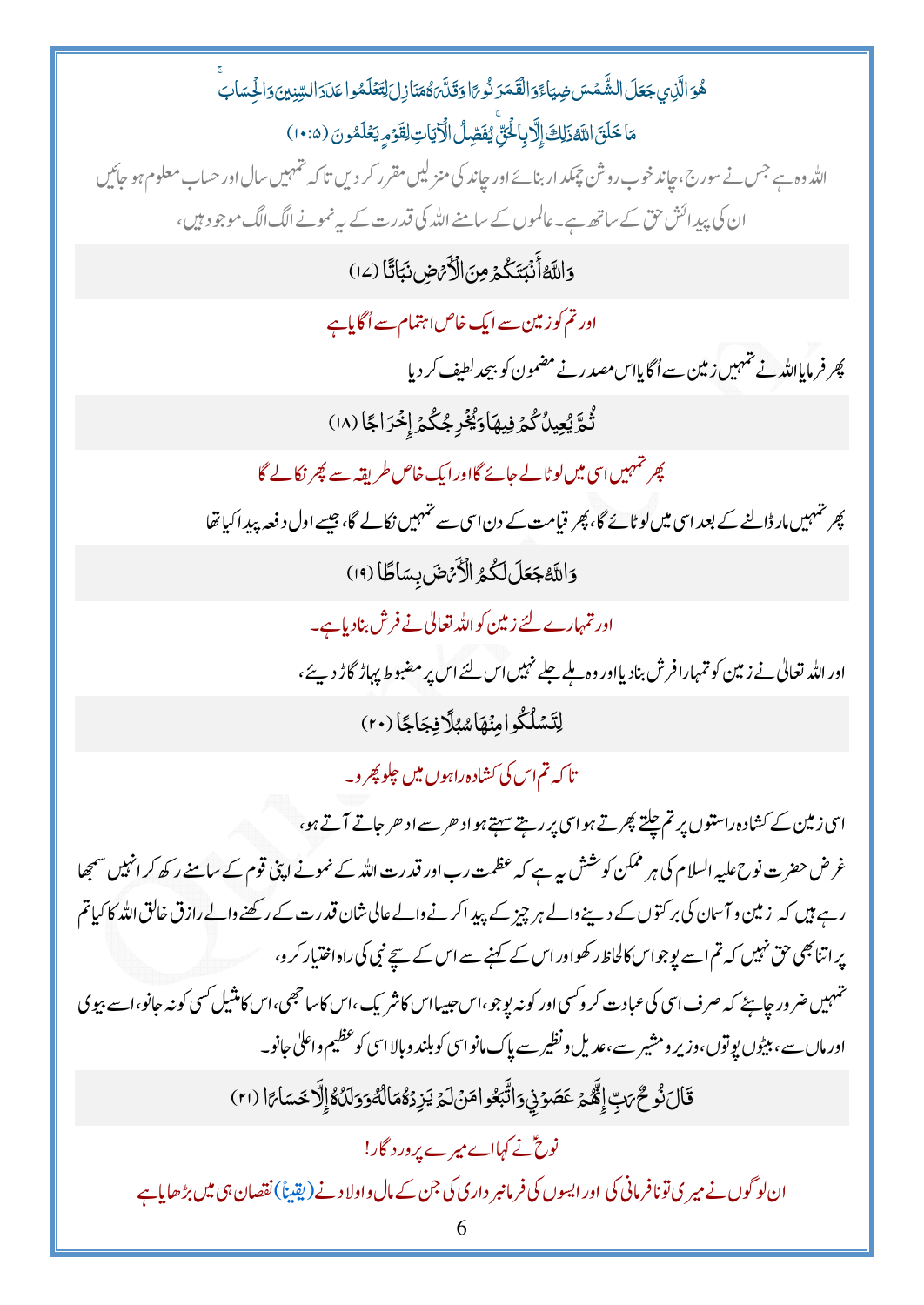نوح عليه السلام کی بار گاه الٰہی میں روداد غم

حضرت نوح علیہ السلام نے اپنی گزشتہ شکایتوں کے ساتھ ہی جناب باری تعالیٰ کے حضور میں اپنی قوم کے لوگوں کی اس روش کو بھی بیان کیا کہ میر کی پکار کو جو ان کے لئے سر اسر نفع بخش تھی انہوں نے کان تک نہ لگایاہاں اپنے مالد اروں اور بے فکر وں کی مان لی جو تیرے امر سے بالکل غافل تھے اور مال واولا د کے پیچھے مست تھی، گو فی الواقع وہ مال واولا د بھی ان کے لئے سر اسر و بال جان تھی، کیو نکہ ان کی وجہ سے وہ پھولتے تھے اور اللہ کو بھولتے تھے اور زیادہ نقصان میں اتر تے جاتے تھے دلکنگاکی دوسری قر أت دَلکنگا بھی ہے

دَمَكَرُ وامَكَّدَّ اِكْتَاجَا (٢٢)

اور ان لو گوں نے بڑاسخت فریب کیا،

اور ان رئیسوں نے جومال و جاہ دالے تھے ان سے بڑی مکاری کی۔ قیامت کے دن بھی بیہ لوگ یہی کہیں گے کہ تم دن رات مکاری سے ہمیں کفر وشر ک کا حکم کرتے رہے جُتَار،اور <sub>کتت</sub>َا<sub>ں</sub> دونوں معنی میں کبیر کے ہیں یعنی بہت بڑا۔

دَقَالُوالْآتَنِينُ۞ آهِيَٓكُمۡ وَلَا تَنۡبُنُ۞وَدًّاوَلَاسُوَاعَاوَلَا يَغُوتَ وَيَعُوقَ وَنَسۡمَرَا (٢٣)

اور کہاانہوں نے کہ ہر گزاپنے معبو دوں کونہ چچوڑنا اور نہ ود اور سواع اور یغوث اور یعوق اور نسر کو( حچھوڑنا)

اور انہی بڑوں نے ان حچھوٹوں سے کہا کہ اپنے ان بتوں کو جنہیں تم پو جتے رہے ہر گزنہ حچھوڑنا۔ صحیح بخاری شریف میں ہے:

قوم نوح کے بتوں کو کفار عرب نے لے لیا

- دومته الجندل ميں قبيلہ كلب ود كو پو جتے تھے،
	- مذيل قبيله سواع كاير سارتفا
- اور قبیلہ مر اد پھر قبیلہ بنوغطیف جو صرف کے رہنے والے تھے یہ سابستی کے پاس ہے یغوث کی یوجا کر تاتھا،
	- ىملان قىبلەلچقوپ كاپچارى تقا،
	- آل ذي كلاع كاقبيليه حمير نسربت كامانخ والاتھا،  $\frac{1}{2}$

پیرسب بت دراصل قوم نوح کے صالح بزرگ اولیاءاللہ لوگ تھے ان کے انتقال کے بعد شیطان نے اس زمانہ کے لوگوں کے دلوں میں پیر بات ڈالی کہ ان بزر گوں کی عبادت گاہوں میں ان کی کوئی یاد گار قائم کریں، چنانچہ انہوں نے وہاں نشان بنادیئے اور ہر بزرگ کے نام پر انہیں مشہور کیا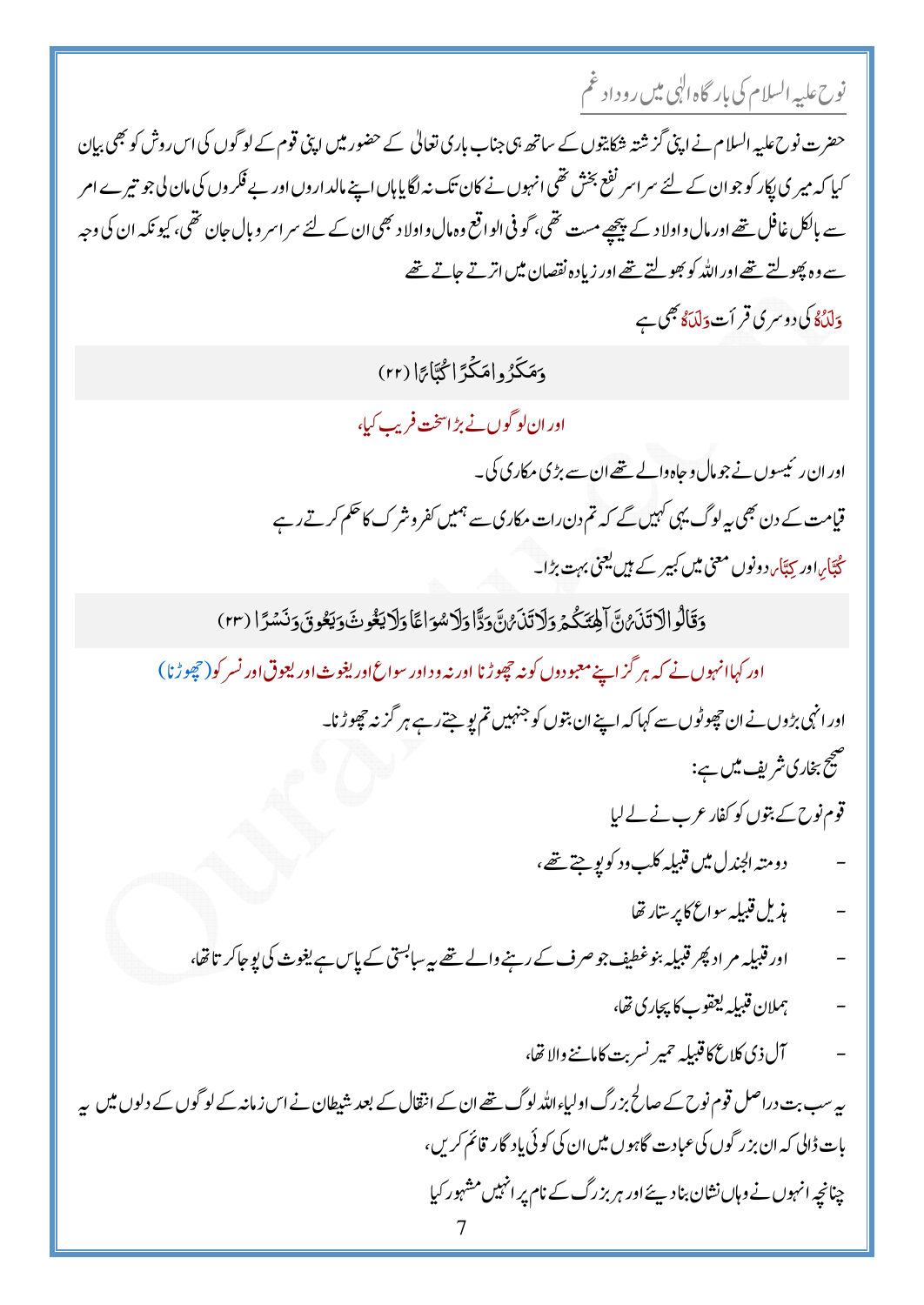جب تک پیرلوگ زندہ رہے تب تک تواس حگیہ کی پرستش نہ ہوئی کیکن ان نشانات اور یاد گار قائم کرنے والے لوگوں کو مر حانے کے بعد اور علم کے اٹھ جانے کے بعد جولوگ آئے جہالت کی وجہ سے انہوں نے با قاعدہ ان جگہوں کی اور ان ناموں کی یو جاپاٹ شر وع کر دی۔ حضرت عکر مہ حضرت ضحاک حضرت قیادہ حضرت ابن اسحاق بھی یہی فرماتے ہیں۔ حضرت محمه بني قيس فرماتے ہيں: پیربزرگ عابد،اللّٰہ والے،اولیاءاللّٰہ،حضرت آدمٌ،اور حضرت نوحٌ کے سیّج تابع فرمان صالح لوگ تھے جن کی پیروی اورلوگ بھی کرتے تھے جب پی*ہ مر* گئے توان کے مقتد یوں نے کہا کہ اگر ہم ان کی تصویریں بنالیں تو ہمیں عبادت میں خوب دلچپیں رہے گی اور ان بزر گوں کی صورتیں دیکھ کرشوق عبادت بڑھتارہے گا چنانچہ ایساہی کیا جب بیرلوگ بھی مر کھپ گئے اور ان کی نسلیں آئیں تو شیطان نے انہیں بیر تھٹی پلائی کہ تمہارے بڑے ان کی یوجا پاٹ کرتے تھے اور انہیں سے بارش وغیر ہا نگتے تھے چنانچہ انہوں نے اب با قاعدہ ان بزر گوں کی تصویر وں کی پرستش شر وع کر دی، حافظ ابن عساكر رحمتہ اللہ عليہ حضرت شيث عليہ السلام كے قصے ميں بيان كرتے ہيں كہ حضرت عبد اللہ بن عباسٌ نے فرمايا: حضرت آدم علیہ السلام کے جالیس بچے تھے <del>بی</del>ں لڑکے <del>بی</del>ں لڑ کیاں ان میں سے جن کی بڑی عمریں ہوئیں ان میں ہائیل، قائیل،صالح اور عبد الرحمٰن تھے جن کا پہلا نام عبد الحارث تھااور ود تھا جنہیں شیث اور ہیتہ اللہ بھی کہا جا تاہے۔ تمام بھائیوں نے سر داری انہیں کو دے ر تھی تھی۔ان کی اولا دیہ جاروں تھے لیجنی سواع، یغوث، یعوق اور نسر۔ حضرت عروه بن زبیر ؓفرماتے ہیں: حضرت آدم علیہ السلام کی بیماری کی قوت ان کی اولاد ود ، یغوث ، یعوق، سواع اور نسر تھی۔ ود ان سب میں بڑ ااور سب سے نیک سلوک كرنے والا تفایہ ابن الی حاتم میں ہے: ابو جعفر رحمتہ اللہ علیہ نماز پڑھ رہے تھے اورلو گوں نے زید بن مہلب کاذ کر کیا آپ نے فارغ ہو کر فرمایاسنو وہ دہاں فتل کیا گیا جہاں اب سے پہلے غیر اللہ کی پرستش ہوئی واقعه بهربوا: ا یک دیند ار ولی اللہ مسلمان جسے لوگ بہت جاہتے تھے اور بڑے معتقد تھے وہ مر گیا، بیہ لوگ مجاور بن کر اس کی قبر پر بیٹھ گئے اور رونا پیٹینا اور اسے یاد کرناشر وع کیااور بڑے بے چین اور مصیبت ز دہ ہو گئے ابلیس نے بیرد کپھ کر انسانی صورت میں ان کے پاس آ کر ان سے کہا کہ اس بزرگ کی یاد گار کیوں قائم نہیں کرلیتے؟جو ہر وقت تمہارے سامنے رہے اور تم اسے نہ بھولو سپ نے اس رائے کوپسند کیا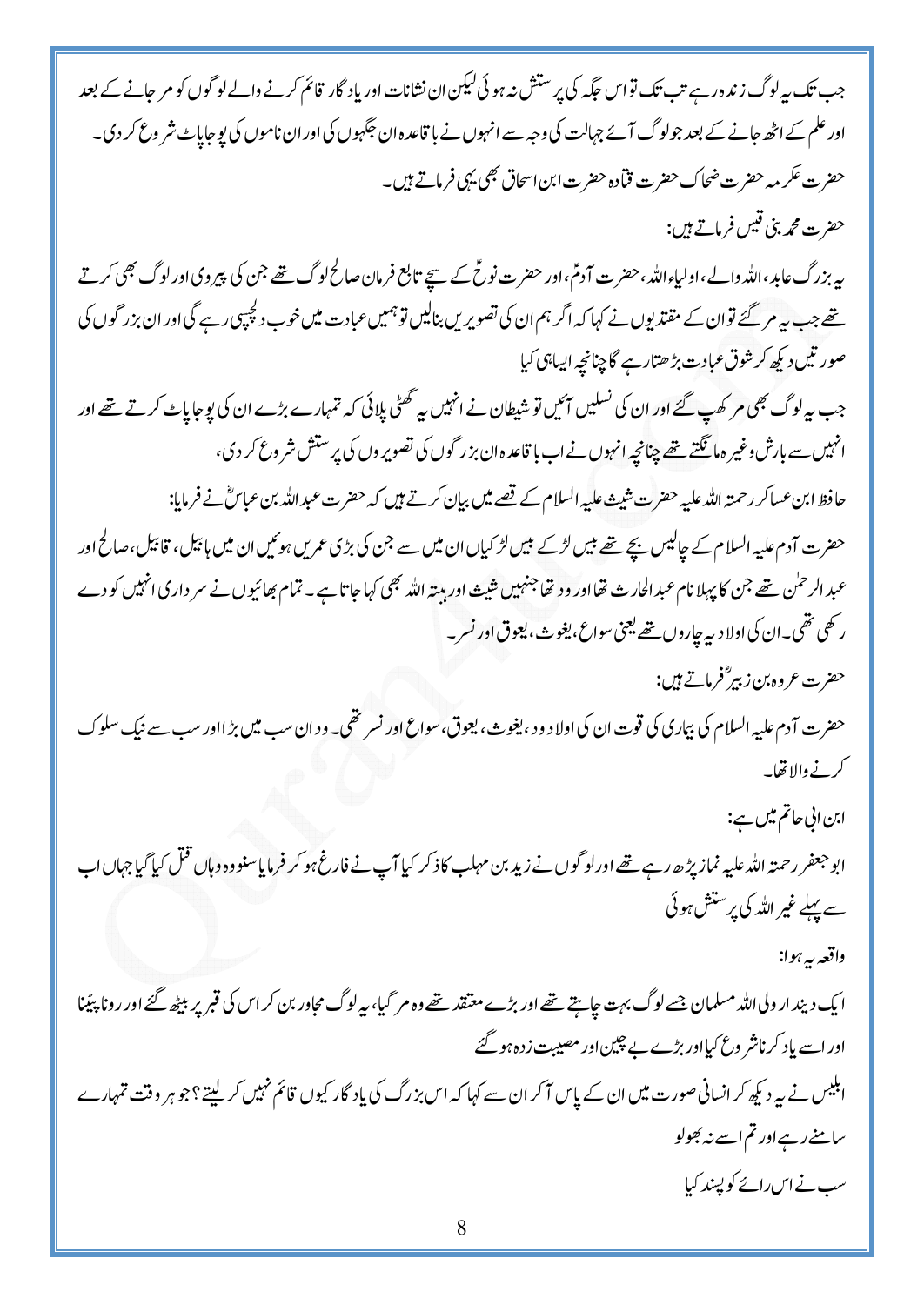| ابلیس نے اس بزرگ کی تصویر بناکر ان کے پاس کھڑی کر دی جسے دیکھ دیکھ کر بیہ لوگ اسے یاد کرتے تھے اور اس کی عبادت کے تذکرے               |
|---------------------------------------------------------------------------------------------------------------------------------------|
| ريتے تھے،                                                                                                                             |
| جب وہ سب اس میں مشغول ہو گئے توابلیس نے کہاتم سب کو یہاں آناپڑ تاہے اس لئے پیہ بہتر ہو گا کہ میں اس کی بہت سی تصویریں بنادوں          |
| تم انہیں اپنے اپنے گھر وں میں ہی رکھ لو                                                                                               |
| وہ اس پر بھی راضی ہوئے اور پہ بھی ہو گیا،                                                                                             |
| اب تک صرف بی <i>ہ تصویری</i> ں اور بیہ بت بطور یاد گار کے ہی تھے مگر ان کی دوسر ی پشت میں جاکر بر اہ راست ان ہی کی عبادت ہونے گلی اصل |
| واقعہ سب فراموش کر گئے اور اپنے باپ داداکو بھی ان کی عبادت کرنے والا سمجھ کر خو د بھی بت پر ستی میں مشغول ہو گئے،                     |
| وَقَدۡأَضَلُّواکَثِيرَآ                                                                                                               |
| اور انہوں نے بہت سے لو گوں کو گمر اہ کیا                                                                                              |
| ان کانام دد تھااور یہی پہلاوہ بت ہے جس کی پوجااللہ کے سوا کی گئی۔انہوں نے بہت مخلوق کو گمر اہ کیااس وقت سے لے کر اب تک عرب            |
| عجم میں اللہ کے سواد وسر وں کی پر ستش شر وع ہو گئی اور اللہ کی مخلوق بہک گئی،                                                         |
| چنانچه خلیل الله علیه السلام اپنی د عامیں عرض کرتے ہیں                                                                                |
| میرے رب مجھے اور میر کی اولاد کو بت پر ستی سے بچا۔ یاالہٰی انہوں نے اکثر مخلوق کو بے راہ کر دیا۔                                      |
| وَلَاتَزِدِ الظَّالِمِينَ إِلَّاضَلَالَ (٢٢)                                                                                          |
| (البی) توان ظالموں کی گمر اہی اور بڑھا۔                                                                                               |
| پھر حضرت نوح علیہ السلام اپنی قوم کے لئے بد د عاکرتے ہیں کیونکہ ان کی سرکشی ضد اور عد اوت حق خوب ملاحظہ فرماچکے تھے تو کہتے ہیں       |
| کہ الٰہی انہیں گمر اہی میں اور بڑھادے،                                                                                                |
| جیسے کہ حضرت موسیٰ علیہ السلام نے فرعون اور فرعونیوں کے لئے بد دعا کی تھی کہ پرورد گار ان کے مال تباہ کر دے اور ان کے دل سخت          |
| کر دے انہیں ایمان لانانصیب نہ ہو جب تک کہ در د ناک عذ اب نہ دیکھ <sup>لی</sup> ں،                                                     |
| چنانچہ دعاءنوح قبول ہوتی ہے اور قوم نوح ہہ سبب اپنی تکذیب کے غرق کر دی جاتی ہے۔                                                       |
| مِمَّا خَطِيئَاقِهِمْ أُغُرِقُوا فَأَدْخِلُوا نَارًا فَلَمْ يَجِدُوا الْهُمْ مِنْ دُونِ اللَّهِ أَنْصَارًا (٢٥)                       |
| یہ لوگ بسبب اپنے گناہوں کے ڈبو دیئے گئے اور جہنم <b>میں پ</b> ہنچاد پئے گئے  اور اللہ کے سوااپناکوئی مد د گار انہوں نہیں پایا۔        |
| کش ہے گناہ تباہی کو دعوت دیتا ہے                                                                                                      |
| ځطِيئَاقِيمْهُ کی دوسری قر اَت خطاياه <sub>م</sub> ج <sub>َ</sub> مِي ہ                                                               |
|                                                                                                                                       |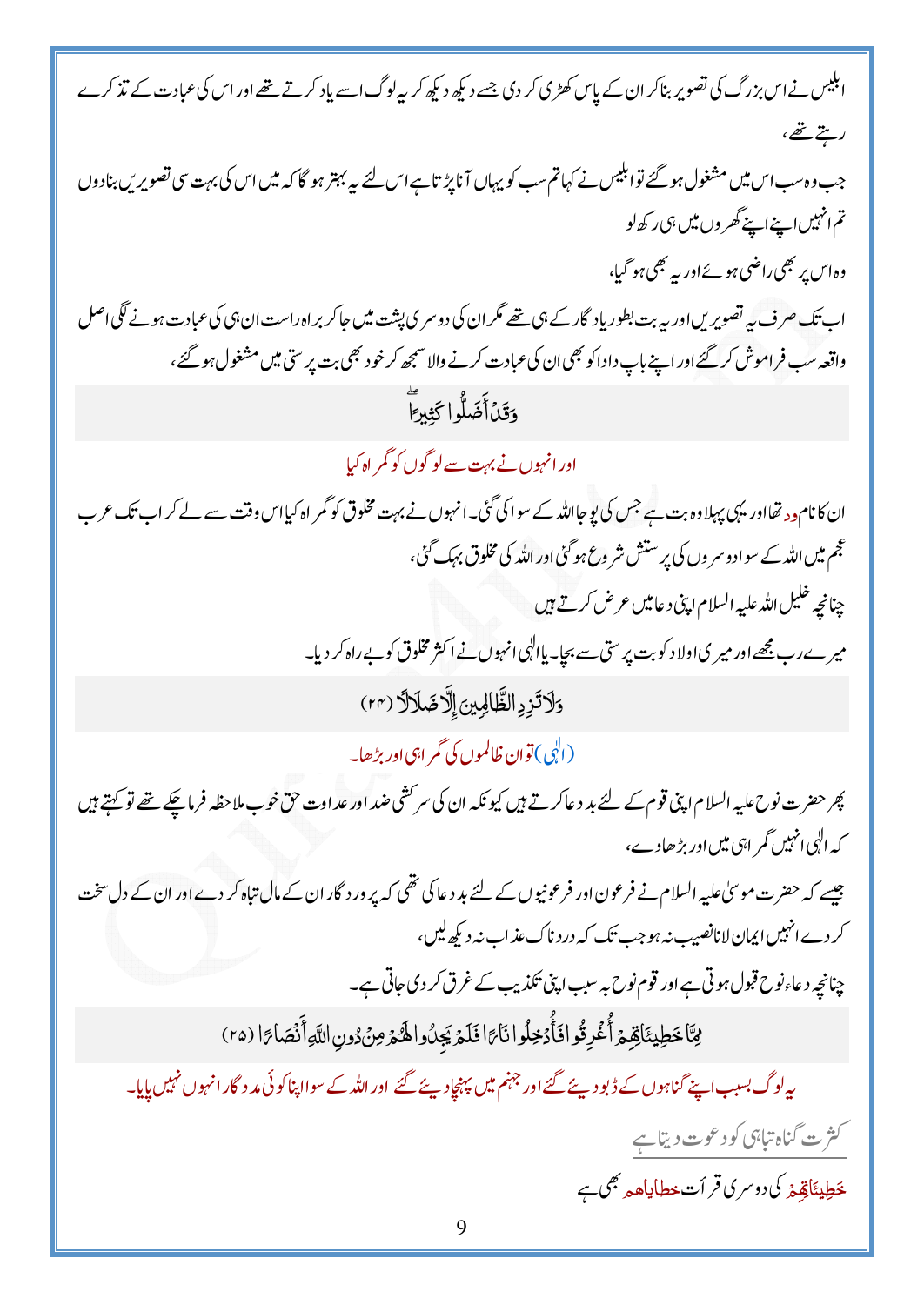فرما تااپنے گناہوں کی کثرت کی وجہ سے بیہ لوگ ہلاک کر دیئے گئے ان کی سرکشی،ضد اور ہٹ د حرمی ان کی مخالفت و دشمنی ر سول صلی اللہ علیہ وسلم حد سے گزر گئی توانہیں پانی میں ڈیو دیا گیا،اور یہاں سے آگ کے گڑھے میں دھکیل دیئے گئے اور کوئی نہ کھڑ اہو اجوانہیں ان عذابوں سے بجاسکتا،

جيسے فرمان ہے:

لَاعَاصِمَ الْيَوْمَ مِنْ أَمْرِ اللَّهِ إِلَّا مَنْ يَجِمَ (١١:٣٣)

آج کے دن عذاب اللہ سے کوئی نہیں بچاسکتاصر ف وہی نجات یافتہ ہو گا جس پر اللہ رحم کرے،

وَقَالَ نُوحٌ مَبِ لَا تَذَى عَلَى الْأَيْرَضِ مِنَ الْكَافِرِينَ دَيَّامًا (٢٢)

اور (حضرت)نوحٌ نے کہا کہ اے میرے پالنے والے! توروئے زمین پر کسی کافر کورہنے سہنے والانہ حچھوڑ

نوح نبي عليه السلام ان بد نصيبوں کی اپنے قادر و ذوالجلال الله کی چوکھٹ پر اپناماتھار کھ کر فریاد کرتے ہیں اور اس مالک سے ان پر آفت و عذاب نازل کرنے کی درخواست پپش کرتے ہیں کہ اللہ اب توان ناشکر وں میں سے ایک کو بھی زمین پر چپتا پھر تانہ حچوڑ اور یہی ہوا بھی کہ سارے کے سارے غرق کر دیئے گئے یہاں تک کہ حضرت نوح علیہ السلام کا سگا بیٹاجو باپ سے الگ رہاتھاوہ بھی نہ بنچ سکا، سمجھاتو بیہ تھا کہ پانی میر اکیابگاڑ لے گا میں <sup>کس</sup>ی بڑے پہاڑ پر چڑھ جاؤں گالیکن وہ پانی تونہ تھاوہ توغضب ال<sub>ک</sub>ی تھا، وہ توبد دعائے نوح تھا اس سے بھلاکون بجاسکتاتھا؟

پانی نے اسے وہیں جالیااور اپنے باپ کے سامنے باتیں کرتے کرتے ڈوپ گیا۔

ابن ابی حاتم میں ہے رسول اللہ صلی اللہ علیہ وسلم نے فرمایا:

اگر طوفان نوح میں اللہ تعالی *کسی پر د*حم کر تا تواس کے لا کق وہ عورت تھی جو پانی کو ایلتے اور بر ستے دیکھ کر اپنے بچے کو لے کر اٹھ کھڑی ہو ئی اور پہاڑ پر چڑھ گئی جب پانی وہاں بھی آ گیاہے تو بچے کواٹھاکر اپنے مونڈ ھے پر بٹھالیاجب پانی وہاں پہنچاتواس نے بچے کو سر پر اٹھالیا، جب پانی سر تک جاچڑھاتوا پنے بچے کواپنے ہاتھوں میں لے کر سرے بلند کر لیالیکن آخر پانی وہاں تک جا پہنچااور ماں بیٹاڈوب گئے،اگراس دن زمین کے کافروں میں سے کوئی بھی قابل رحم ہو تاتو پہ عورت تھی مگر <sub>س</sub>ے بھی نہ نچ سکی نہ ہی بیٹے کو بچاسکی۔ یہ حدیث غریب ہے لیکن راوی اس کے سب ثقہ ہیں۔

الغرض روئے زمین کے کافر غرق کر دیئے گئے۔ صرف وہ باایمان ہستیاں باقی رہیں جو حضرت نوح علیہ السلام کے ساتھ ان کی کشتی میں تھیں اور حضرت نوحؓ نے انہیں اپنے ساتھ اپنی کشتی میں سوار کر لیاتھا،

إِنَّكَ إِنَ تَذَبَّهُمْ يُضِلُّوا عِبَادَكَ وَلَا يَلِدُوا إِلَّا فَاجِرًا كَفَّامًا (٢٤)

اگر توانہیں چھوڑ دے گاتو(یقیناً) بیہ تیرے(اور) بندوں کو (بھی) گمر اہ کر دیں گے اور بیہ فاجروںاور ڈھیٹ کافروں ہی کو جنم دیں گے۔ چو نکہ حضرت نوح علیہ السلام کوسخت تلخ اور دیرینہ تجربہ ہو چکا تھااس لئے اپنی ناامید کی کو ظاہر فرماتے ہوئے کہتے ہیں کہ